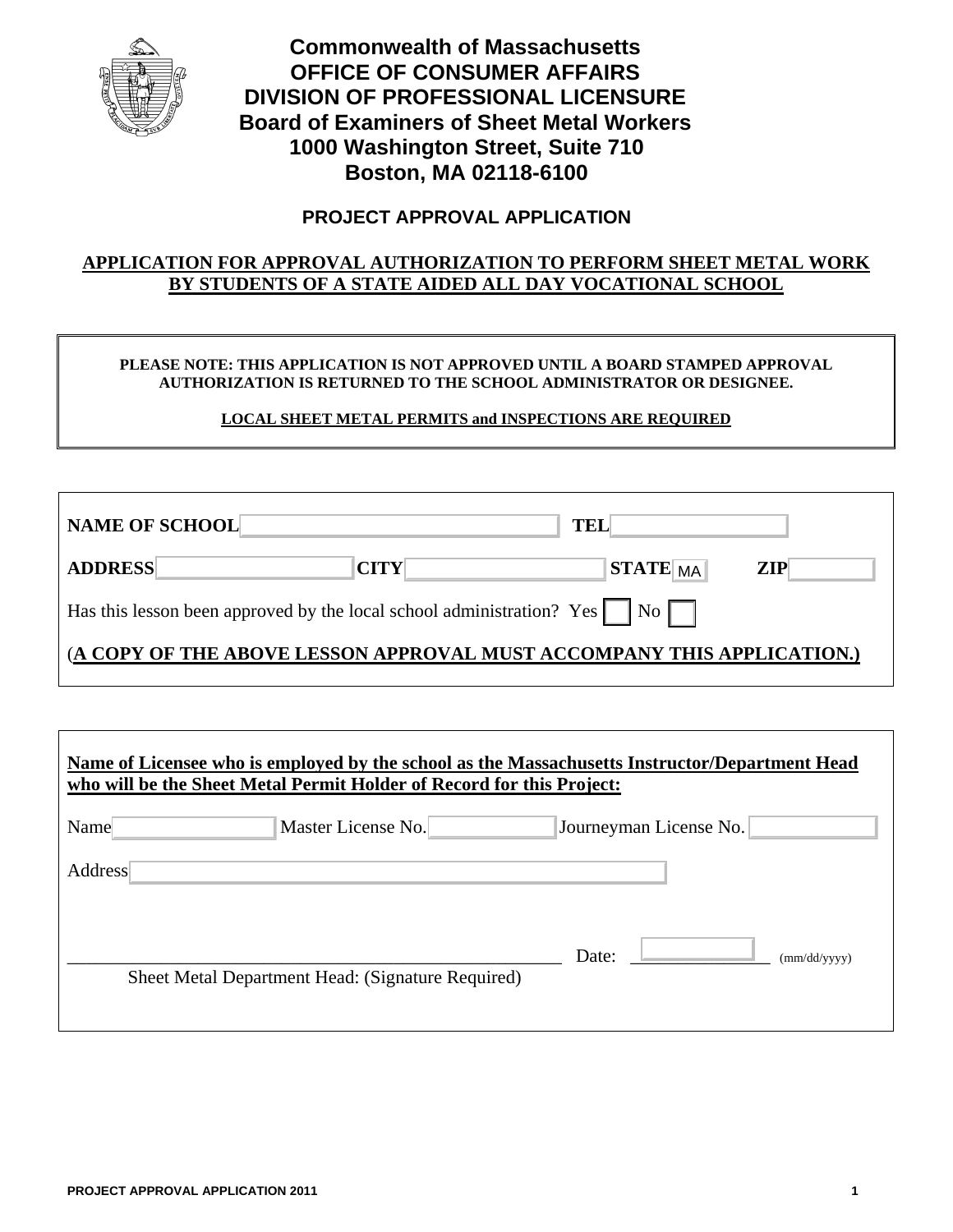| <b>LESSON/PROJECT LOCATION INFORMATION</b>                                                            |  |  |  |  |
|-------------------------------------------------------------------------------------------------------|--|--|--|--|
| Name and Address of Parties for whom work is to be performed:                                         |  |  |  |  |
|                                                                                                       |  |  |  |  |
|                                                                                                       |  |  |  |  |
| <b>Name and Address of Project Lesson Location:</b>                                                   |  |  |  |  |
|                                                                                                       |  |  |  |  |
| Type of Project Lesson: [Briefly explain Sheet Metal fixture(s) appliance and equipment installation. |  |  |  |  |
| Include: Types of materials to be used.                                                               |  |  |  |  |
|                                                                                                       |  |  |  |  |
|                                                                                                       |  |  |  |  |
| If Applicable to the Anticipated Project:                                                             |  |  |  |  |
| (A COPY OF THE LOCAL BUILDING PERMIT AND SHEET METAL                                                  |  |  |  |  |
| BLUEPRINTS/DRAWINGS MUST ACCOMPANY THIS APPLICATION.)                                                 |  |  |  |  |
| <b>Residential</b><br>O <sub>Id</sub><br><b>Type of Building:</b><br><b>New</b><br>1.                 |  |  |  |  |
| <b>Number of Stories:</b><br><b>Other</b><br>2.                                                       |  |  |  |  |
| $\mathbf{N}\mathbf{o}$<br><b>Basement:</b><br>Yesl<br>3.                                              |  |  |  |  |
| What is the projected date to begin the Project?<br>4.<br>(mm/dd/yyyy)                                |  |  |  |  |
| 5.<br>What is the projected date of completion?<br>$\overline{(mm/dd/yyyy)}$                          |  |  |  |  |
|                                                                                                       |  |  |  |  |

**Students Shall perform work at the project lesson site accompanied by and under the direct supervision of an Instructor who is a Massachusetts licensed sheet metal worker in the employment of and authorized by the Educational Institution of record in this document.**